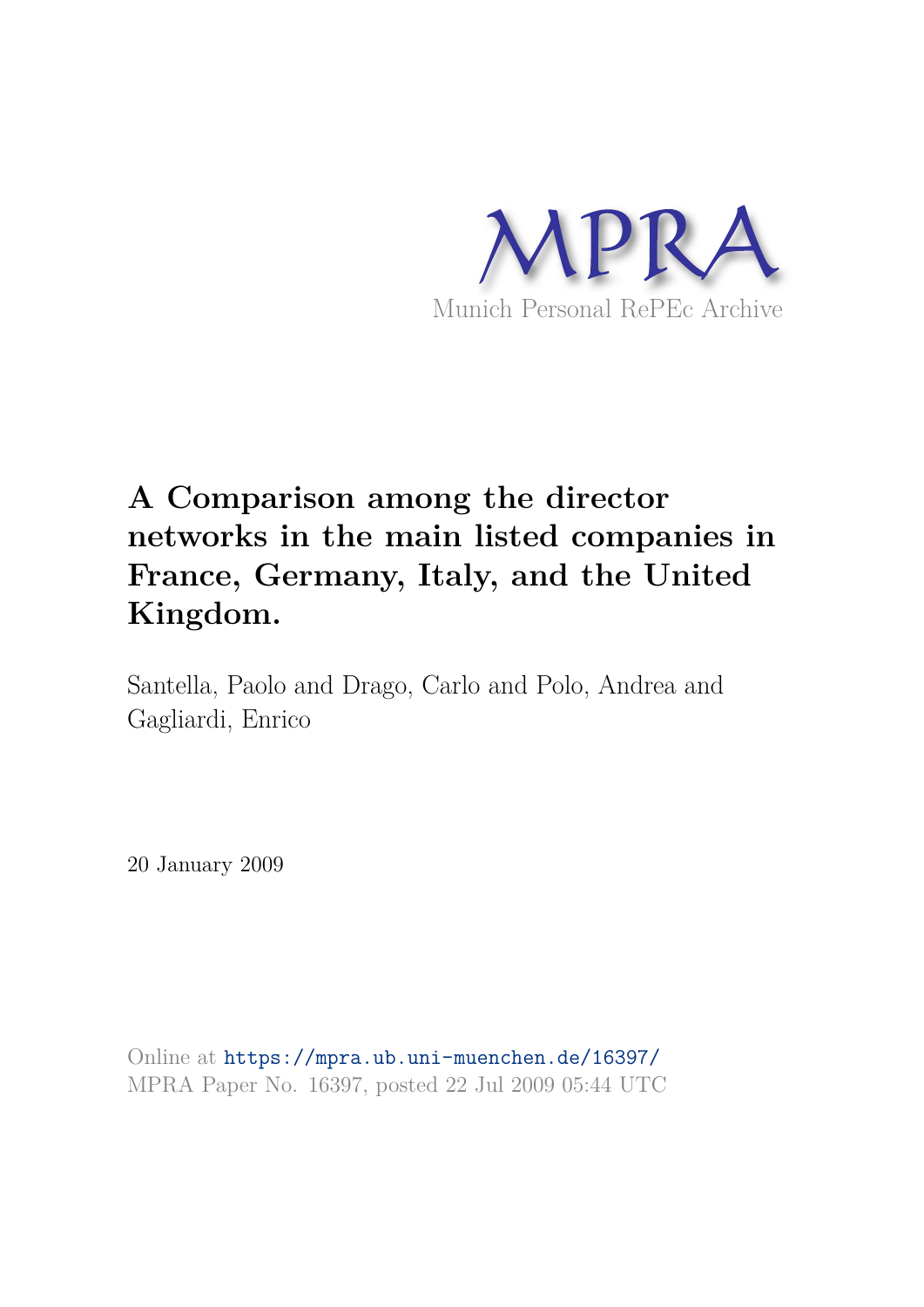20 January 2008. Preliminary draft for comments only.

# **A COMPARISON OF THE DIRECTOR NETWORKS OF THE MAIN LISTED COMPANIES IN FRANCE, GERMANY, ITALY, THE UNITED KINGDOM, AND THE UNITED STATES**<sup>1</sup>

Paolo Santella Bank of Italy Paolo.santella@bancaditalia.it

> Carlo Drago University of Naples c.drago@mclink.it

Andrea Polo University of Oxford Andrea.polo@sbs.ox.ac.uk

Enrico Gagliardi University of Rome LUISS enrico.gagliardi@fastwebnet.it

#### **Abstract**

 $\overline{a}$ 

The purpose of this paper is to contribute to the literature on director interlocks by illustrating and analysing the interlocking directorships among the Italian, French, German, UK and US listed Blue Chips. The comparison of the five countries considered shows that two national models stand out. On the one hand a model made of a high number of companies linked to each other through a small number of shared directors who serve on several company boards at the time (France, Germany, and Italy). On the other hand, in the UK much fewer companies are connected to each other essentially through directors who have no more than two board positions at the time. A case in between is represented by the US, where a high number of companies are connected to each other just like Germany, France, and Italy. However, just like the UK, such connections are made through directors who tend to have just two board positions at the time, a sign that, differently from Italy, Germany, and France, the UK and US networks might not be functional to systemic collusion.

**Keywords:** corporate governance, interlocking directorships, antitrust, competition, social network analysis (SNA), exploratory data analysis (EDA), empirical corporate finance.

# **JEL Classification: C0; L1; L4; G3; M2.**

 $1$  The views expressed in the article represent exclusively the positions of the authors and do not involve in any way the responsibility of the European Commission or the Bank of Italy. We thank Marcello Bianchi, Magda Bianco e Silvia Giacomelli for the advice provided.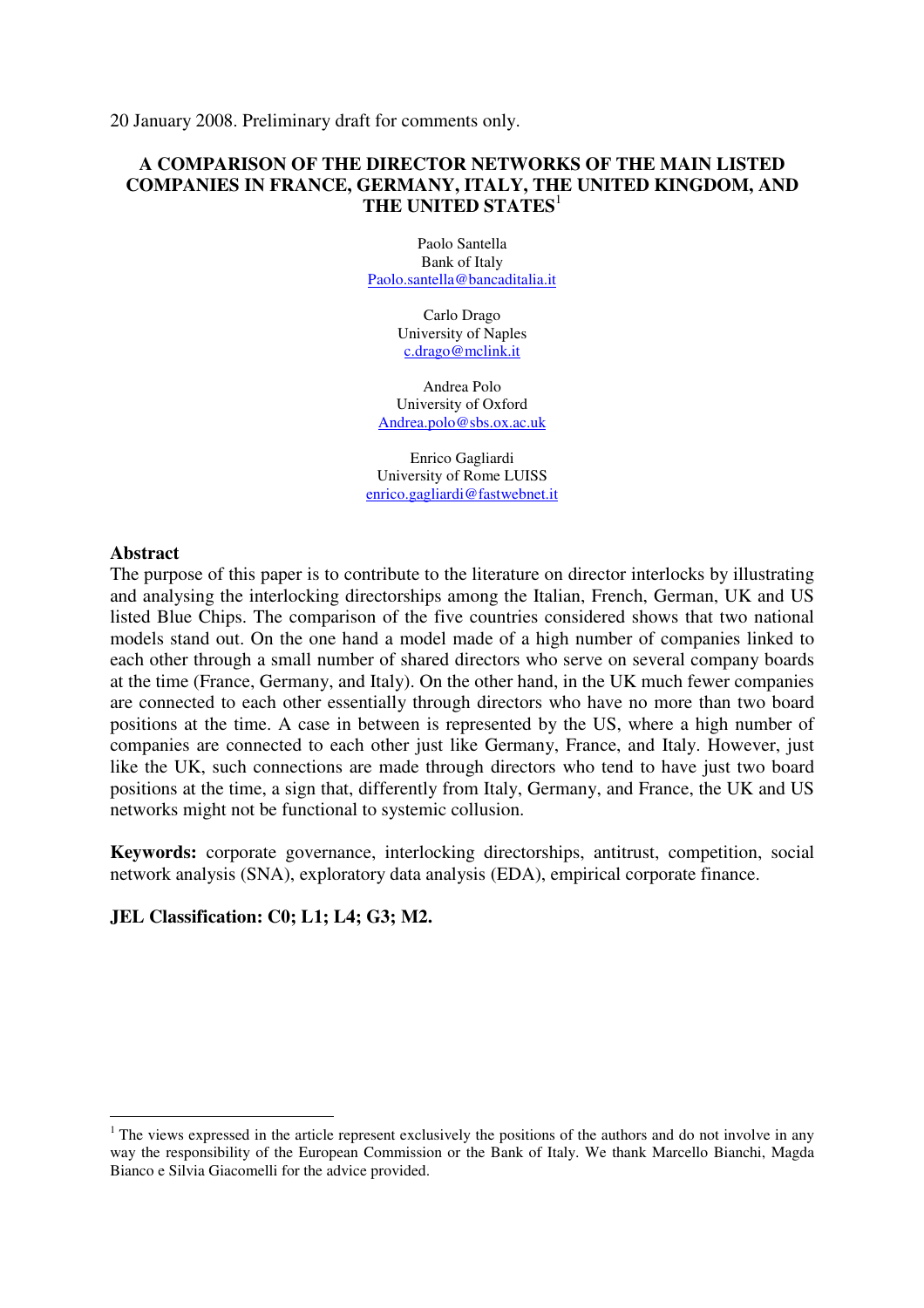1. INTRODUCTION. THE ROLE OF INTERLOCKING DIRECTORSATES IN CORPORATE GOVERNANCE

There are several theories on the function of interlocking directorships. Mizruchi's (1997) comprehensive review on the topic illustrates three main reasons for the formation of interlocks: collusion, cooptation and monitoring, and legitimacy, career advancement, and social cohesion.

As for the first reason, the extensive debate on the causes and consequences of interlocks started in the early twentieth century when the US Senate Pujo Committee, analysing the linkages between the main New York banks and the industrial sector, argued that interlocks between competitors provided a means of restricting competition. In 1914 Section 8 of the Clayton Act expressly prohibited interlocks between firms competing in the same markets. Pennings (1980) found a positive association between industry concentration an horizontal ties (interlocking directors between firms operating in the same sector), while Burt (1983) found an inverted U-shaped function: in the case of very high market concentration, the few producers have little need to interlock to set prices.

A second reason for the formation of interlocks is cooptation and monitoring (Dooley, 1969 and Mizruchi and Stearns, 1994). According to Selznick (1949), firms invite on their board representatives of the various resources they depend on to reduce environmental incertainty and maintaining their position in the market. For this reason companies have on their boards bankers, suppliers, clients (Pfeffer e Salancik, 1978). As regards monitoring, information theories hold that there are information asymmetries between creditors and debtors, since creditors know less about the quality of debtors. Interlocking is one of those institutions that can help surmount information asymmetry by offering access to internal information (Mariolis, 1975). Through membership in directorates and boards banks are able to keep the company management under their influence. Dooley (1969) finds that less solvent firms are likely to be interlocked with banks. Later studies also report that firms with high debt-toequity ratios (Pfeffer, 1972) or organizations with an increased demand for capital (Mizruchi and Stearns, 1988) have a higher tendency to interlock their boards. The quest for legitimacy is a further source of interlocking (Selznick, 1957). In order to better their reputation firms invite on their boards individuals with ties to important organisations.

Moving from a firm perspective to an individual director perspective, that is from a demand perspective to a supply perspective, Zajac (1988) states that one reason for interlocks is the fact that individuals join boards for financial remuneration, prestige, and contacts that may prove useful in securing subsequent employment opportunities. Furthermore, according to Useem (1984), interlocks are a tool to promote upper-class cohesion creating a business elite. Such incentives for directors to assume multiple directorships might have negative consequences. According to Ferris et al. (2003) and Fich and Shivdasani (2006), multiple directorships place an excessive burden on directors with a negative impact on their ability to monitor and influence managers (business hypothesis).

More in particular, those empirical studies that examine the hypothesis of collusion find that interlocking directorates can have a negative impact on the economic system since they endanger the independence of interlocked firms, decrease competition in the market for corporate control, exacerbate agency problems, violate directors' fiduciary obligations as the agents of stockholders (Fich and White, 2005), and improve the ability of the controlling shareholders to expropriate the minority shareholders, extracting private benefits from control (Barucci 2006). As regards the market for corporate control, Cotter et al. (1997) study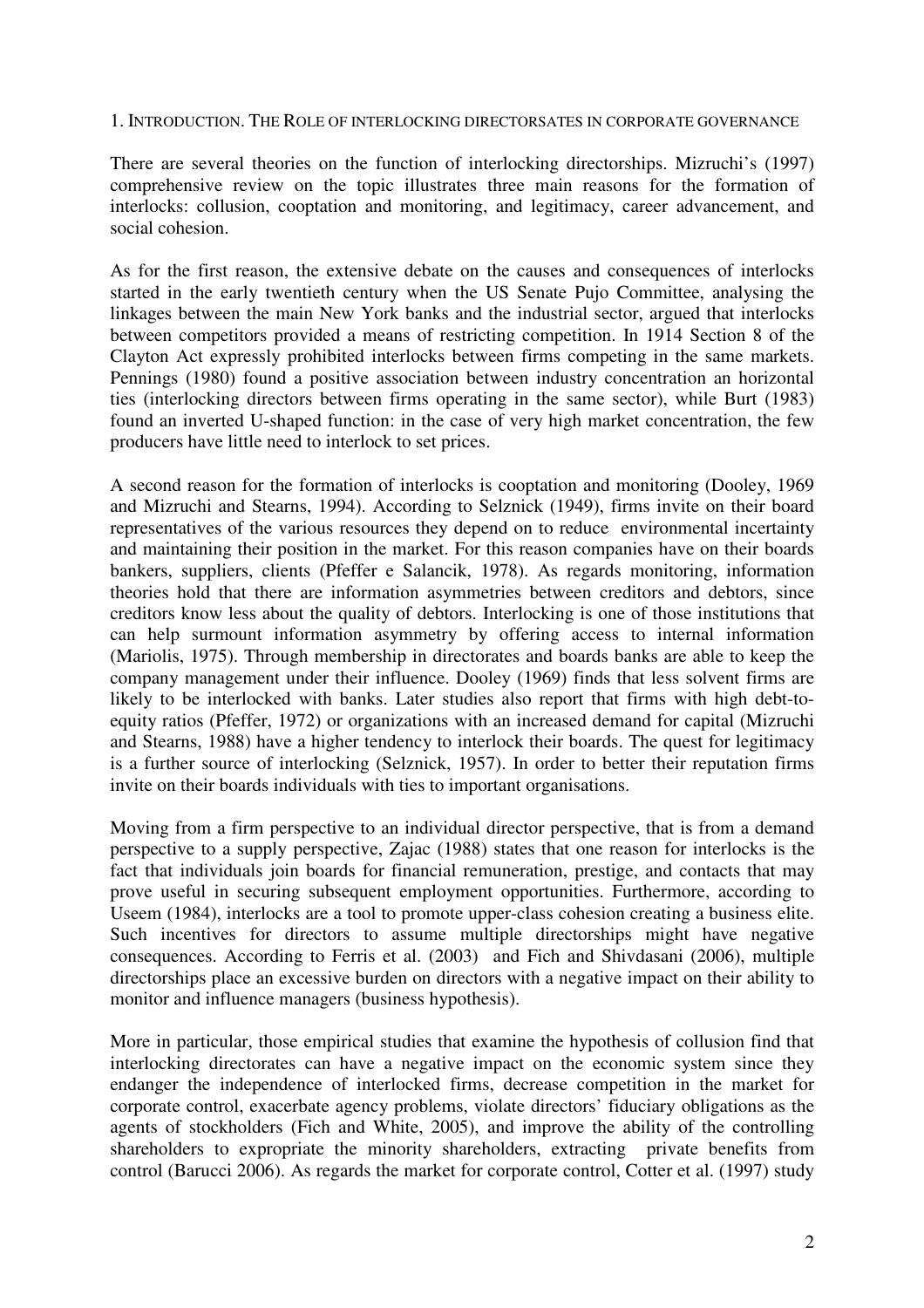director interlocks between bidder and target firms. Their findings suggest that the presence of director interlocks reduces the gains to target shareholders and decreases the likelihood that a target firm receives multiple bids. Moreover, Fich and White (2003) report a negative association between the number of interlocking directorships and the probability of CEO turnover. Finally, as regards the risk of expropriation of minority shareholders, according to Bertoni and Randone (2006) this risk is higher for companies tied by board interlocks, because these firms are more likely to act in concert entailing an advantage for the controlling shareholders who appoint the majority of directors and a higher risk of expropriation for noncontrolling shareholders.

Much empirical research has been carried out on the effect of interlocks on firm performance. Having seen above the plurality of the views on the function of interlocks, it is with no surprise that results of these studies are mixed (Bunting, 1976, Pennings, 1980, Burt, 1983, Fligstein and Brantley, 1992, and Phan et al. 2003). For instance, according to the reputation hypothesis, entering in the corporate elite has a positive impact on firms' value, while the business hypothesis assumes the opposite effect.

Another important part of the empirical literature on interlocks focuses on providing data on the actual extent of interlocks in several countries. These studies analyse the structure of the networks created by interlocking directors and match the "small world phenomenon", a situation in which firms have a high degree of interconnection through a relatively small number of firms which act as hubs.

According to Elouaer (2006), the largest listed companies are at the center of the network in France, and 30% of the more connected companies are represented by financial companies. Moreover, according to Yeo, Pochet and Alcuff (2003) the French network is formed in a significant proportion by executive directors.

To our knowledge only two studies have attempted to address in a systematic way the comparison among the national networks: Stokman and Wasseur (1985) and Leo Mac Canna et al. (1998), who both use a database dating back to 1976. Another attempt more limited in scope is made by Elouaer (2006) who compares the French network with the UK's one, using for the latter data from Stokman, Ziegler and Scott (1986). The comparison shows a substantial uniformity between the networks of the two countries.

Finally, from the comparative study of the UK and German networks by Windolf and Beyer (1996) in Germany most of the companies that share the same directors tend to belong to the same economic sector and are also characterised by cross-ownership links. In the UK financial companies tend to be connected with non-financial ones and not to have crossownership links. The authors conclude that the German network shows the features of a collusive system, while the UK one of a competitive system.

The purpose of the present paper is to contribute to the literature on director interlocks by illustrating and analysing the interlocking directorships among the Italian, French, German, UK and US listed Blue Chips. Chapter 2 illustrates the methodology and data; chapter 3.1 to 3.5 illustrate the characteristics of the country networks considered; chapter 4 concludes.

#### 2. METHODOLOGY AND DATA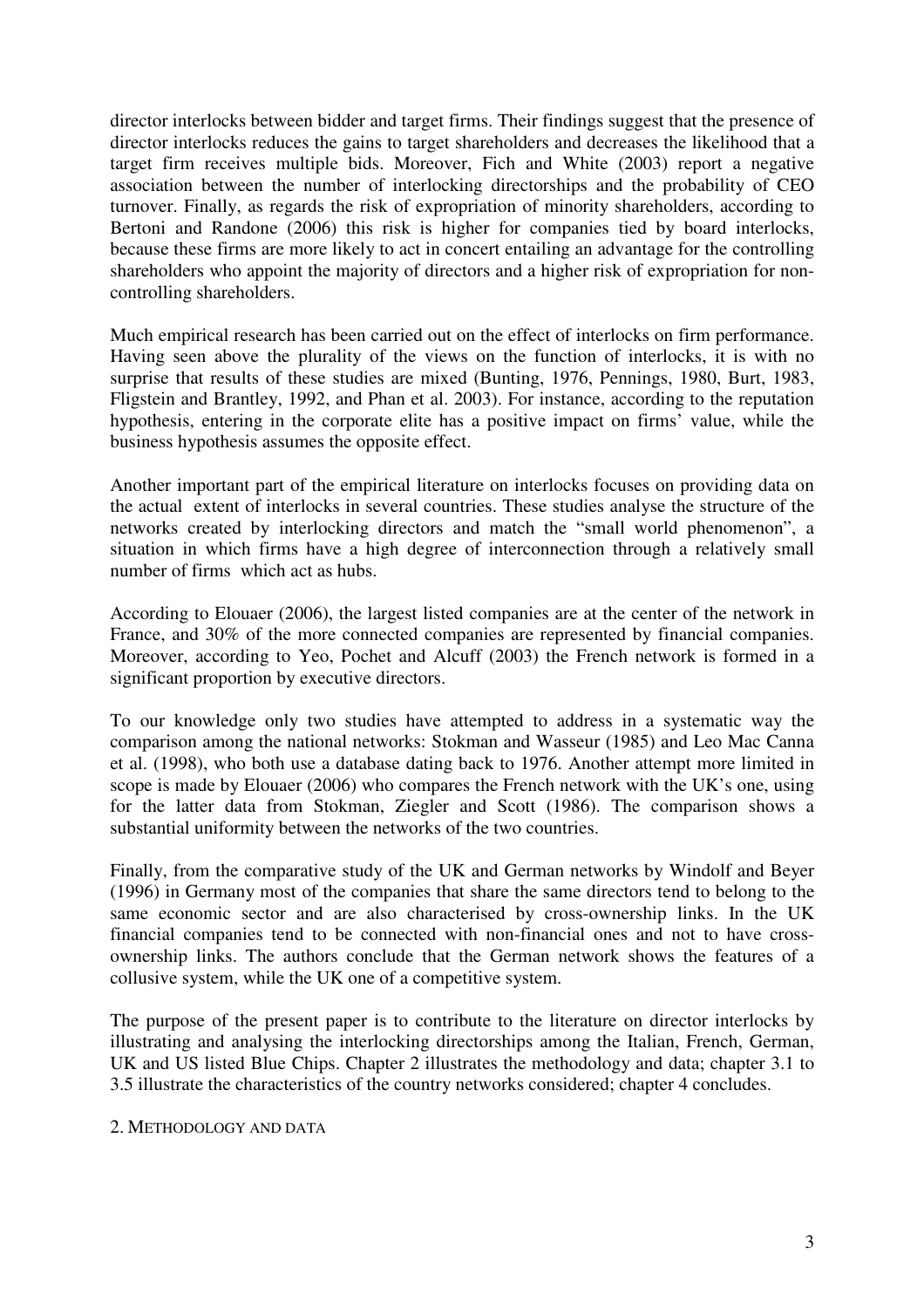Our database is made of all the directors of the first forty Blue Chips in the five countries considered.<sup>2</sup> In particular, for Italy we have examined the companies making the S & P - MIB 40 index;<sup>3</sup> for France the companies belonging to the CAC 40 index,<sup>4</sup> for the UK the first forty companies by capitalization belonging to the FTSE  $100$  index,<sup>5</sup> for Germany the companies belonging to the DAX 40 index, $6$  and for the US the first forty companies by capitalization belonging to the NYSE US  $100$  Index.<sup>7</sup> In total we considered a number of directorships equal to 575 in Italy,  $8$  595 in France, 515 in the UK, 796 in Germany, and 489 in the US, for a total of 2718 directorships.

The data analysis<sup>9</sup> is made according to the principles of the exploratory data analysis<sup>10</sup> as regards the number of directorships in all the five countries considered (Table 1-4). The analysis then moves on to apply the Social Network Analysis  $(SNA)$ <sup>11</sup> to describe the networks' general structure and their centrality (Table 5 and fig. 1-4).

3.1. ITALY

<sup>&</sup>lt;sup>2</sup> The board composition refers for Italy to 31 December 2007, for France and the UK March 2008, for Germany August 2008, and for the US to the annual reports 2008. In case of companies with a supevisory board and a management board (as is the case in Italy, in France and in Germany), both boards have been considered. For Italy the source of the directorships is the Consob website: www.consob.it, for France, the UK and Germany the list of the directors has been downloaded from the companies' websites, while for the US from the 2008 annual reports. The complete list of the websites accessed is available from the authors at any time upon simple request.

<sup>&</sup>lt;sup>3</sup> That is (as of 18 March 2008): A2A, Alitalia, Alleanza Assicurazioni, Assicurazioni Generali, Atlantia, Autogrill, MPS, BPM, Bulgari, Buzzi Unicem, ENI, ENEL, Fiat, Fastweb, Finmeccanica, Fondiaria – SAI, Gruppo Editoriale L'Espresso, Impregilo, Italcementi, Lottomatica, Luxottica, Mediaset, Mediolanum, Mondadori, Parmalat, Pirelli, Prysmian, Seat, Snam, Saipem, Telecom Italia, Tenaris, Terna, Unicredito Italiano, Unipol, Banco Popolare, Intesa Sanpaolo, UBI, Mediobanca, STMicroelectronics. La nostra analisi per l'Italia non include Tenaris e quindi si basa su 39 società invece di 40.

<sup>&</sup>lt;sup>4</sup> That is (as of 23 January 2008): Accor, Air France-Klm, Alcatel-Lucent, Alstom, ArcelorMittal, BNP Paribas, Bouygues, Air Liquide, Capgemini, Carrefour, Crédite Agricole, Dexia, Danone, EADS, Essilor, France Telecom, Oreal, Gaz de France, Lafarge, LVMH, Pernod Ricard, PPR, Renault, Sanofi-Aventis, Saint-Gobain, Suez, Total, Veolia, Vinci, Axa, EDF, Unibail-Rodamco, Peugeot, Schneider, Vallourec, Vivendi, Michelin, STMicroelectronics, Societe Generale, Lagardere.

<sup>&</sup>lt;sup>5</sup> That is (as of 15 March 2008): Royal Dutch Shell, BP, BHP, Vodafone, Rio Tinto, GlaxoSmithKline, BAT, Tesco, Diageo, HSBC, Astrazeneca, BT Group, Reckitt Benckiser, Imperial Tobacco, Aviva, Kazakhmys, Centrica, Lloyds TSB, Standard Chartered, Prudential, Man Group, SabMiller, BG, Royal Bank of Scotland, Unilever, Cadbury Schweppes, Anglo American, Scottish & Newcastle, WM Morrison Supermarkets, Carnival, Scottish & Southern Energy, British Sky Broadcasting, Legal & General, Xstrata, HBOS, Reuters, Barclays, Rolls-Royce, BAE Systems, National Grid.

<sup>&</sup>lt;sup>6</sup> That is (as of 7 April 2008): Allianz, Basf, BMW, Bayer, Siemens, Volksvagen, E. On, Daimler, Metro, ThyssenKrupp, RWE, Man, Deutsche Borse, Linde, Beiersdorf, Deutsche Post, Celesio, Deutsche Telekom, Fraport, Adidas, Fresenius, EADS, HeidelbergCement, Salzgitter, TUI, Hochtief, Merck, Munich Re, Fresenius, Commerzbank, Wacker, AMB Generali, K+S, Deutsche Bank, Deutsche Postbank, SAP, Continental, Lufthansa, Henkel. Our analysis includes 39 companies out of 40.

<sup>&</sup>lt;sup>7</sup> That is (as of 2 September 2008): Exxonmobil, General Electric (GE), Procter & Gamble (P&G), Johnson & Johnson (J&J), AT&T, Chevron, IBM, Wal-Mart, Bank of America, JPMorgan, Pfizer, ConocoPhillips, Hewlett-Packard (HP), Philip Morris Int., Schlumberger, Coca-Cola, PepsiCo (Pepsi), Citigroup, Verizon Communications (Verizon), Wells Fargo, Abbott Laboratories (Abbott), Merck, McDonald's, Occidental Petroleum (Oxy), Monsanto, Medtronic, United Technologies (Utc), Goldman Sachs, Time Warner, Walt Disney, Wyeth, U.S. Bancorp (Bancorp), CVS Caremark (CVS), American International Group (AIG), Exelon, Anheuser-Busch, 3M, Genentech, Home Depot, Eli Lilly.

<sup>8</sup> Il dato non include Tenaris.

 $9$  The software used has been Borgatti, Everett and Freeman (2002).

<sup>&</sup>lt;sup>10</sup> Exploratory Data Analysis according to the definition given by Nooy et al (2005).

<sup>&</sup>lt;sup>11</sup> See Wasserman and Faust (1994) and De Nooy (2005) as regards the SNA methodology with particolar reference to the network structure.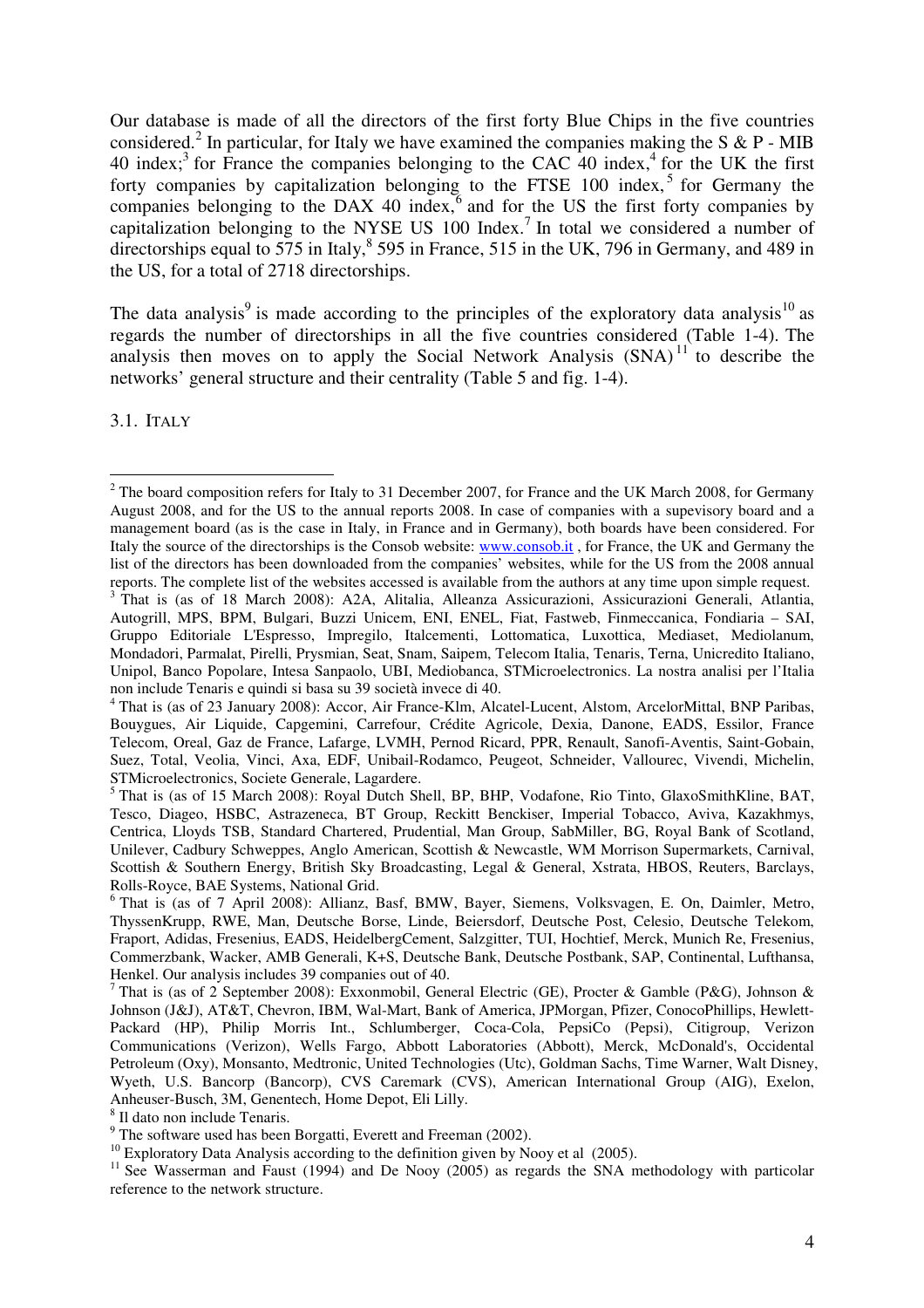Figure 1 shows the network of the Italian listed companies considered which are connected through directors who seat at least on two different company boards. The first observation is that the first component<sup>12</sup> is made of 31 companies linked with each other through a high density<sup>13</sup> of connections (Table 1). This density translates into a significant number of directors who serve on at least three companies here considered (Table 2 and 3): fifteen in total (2.6% of the total number of directors cosidered), with one director serving on five boards, four directors on four boards, and ten directors on three boards.

We now continue examining the features of the company network made of those Italian listed companies that belong to the first component. We want to identify whether there are companies that play a pivotal role, that is which companies are the necessary nodes to ensure the the communication of all the listed companies involved. We make recourse to two measures of interconnection, Freeman Degree and Betweenness. The Freeman Degree is a measure of local centrality, that is the potentiality to act or communicate with a specified number of directors. The Freeman Degree identifies here the extent of connections of a company with directors belonging also to other companies. However, a high Freeman Degree can correspond to a low or high level of centrality with respect to the entire company network. We then make recourse to the indicator called Betweenness which is a measure of centrality within the entire network. Betweenness indicates the number of paths that pass through a node. In this context, a node indicates a company, and a path indicates the shortest route which relies two companies through board interlocks. Betweenness is a complementary measure with respect to the Freeman Degree because it allows to specify whether a company has a central or peripheral position within the entire network (Wasserman and Faust, 1994, Freeman, 1979, and Borgatti, 2005).

Figure 1 and Table 4 show that the Italian Blue Chip with highest level of "Freeman Degree", with largest number of connections with directors also serving on other company boards (Pirelli) is characterized by having connections with 22 other directors belonging to 14 companies, followed by Mediobanca with 17 (12 companies) and Atlantia (16 directors and 10 companies). Figure 1 and Table 5 illustrate the ranking of the first ten Italian listed companies according to their Betweenness: in the first places Pirelli, Assicurazioni Generali, Mediobanca and Atlantia. We conclude that the Italian Blue Chips with the higher number of connections tend to be located at the center of the network.

# 3.2. FRANCE

The first observation related to the network of French companies (Figure 2) is that the first component is made of 39 companies out of 40: virtually all the French Blue Chips are connected with each other through interlocking directorships. Such 39 companies are linked with each other through a density of connections which is higher than in the case of Italy. (Table 1). In the French case a higher number of directors than Italy with at least three directorships connects the said 39 companies (Table 2 and 3): 26 in all (4.4% of the total directors considered), with one director serving on six company boards, five directors serving on four boards, and twenty directors serving on three boards.

 $\overline{a}$  $12$  We define as components of the network the sets of nodes (companies) through which it is possible to reach other nodes. The first component is made of the higher number of companies (Wasserman and Faust, 1994).

 $<sup>13</sup>$  Given a specified number of companies and of directors, density indicates the ratio between the number of ties</sup> and its total possible number. A tie is a link between two companies established through their having a director in common or between two or more directors sitting on the same board. The higher the density of a network of companies or directors, the higher the number of links among the companies or directors. Moreover, the more numerous the directors who connect the companies belonging to the examined network, the higher the network density. (Wasserman and Faust, 1994).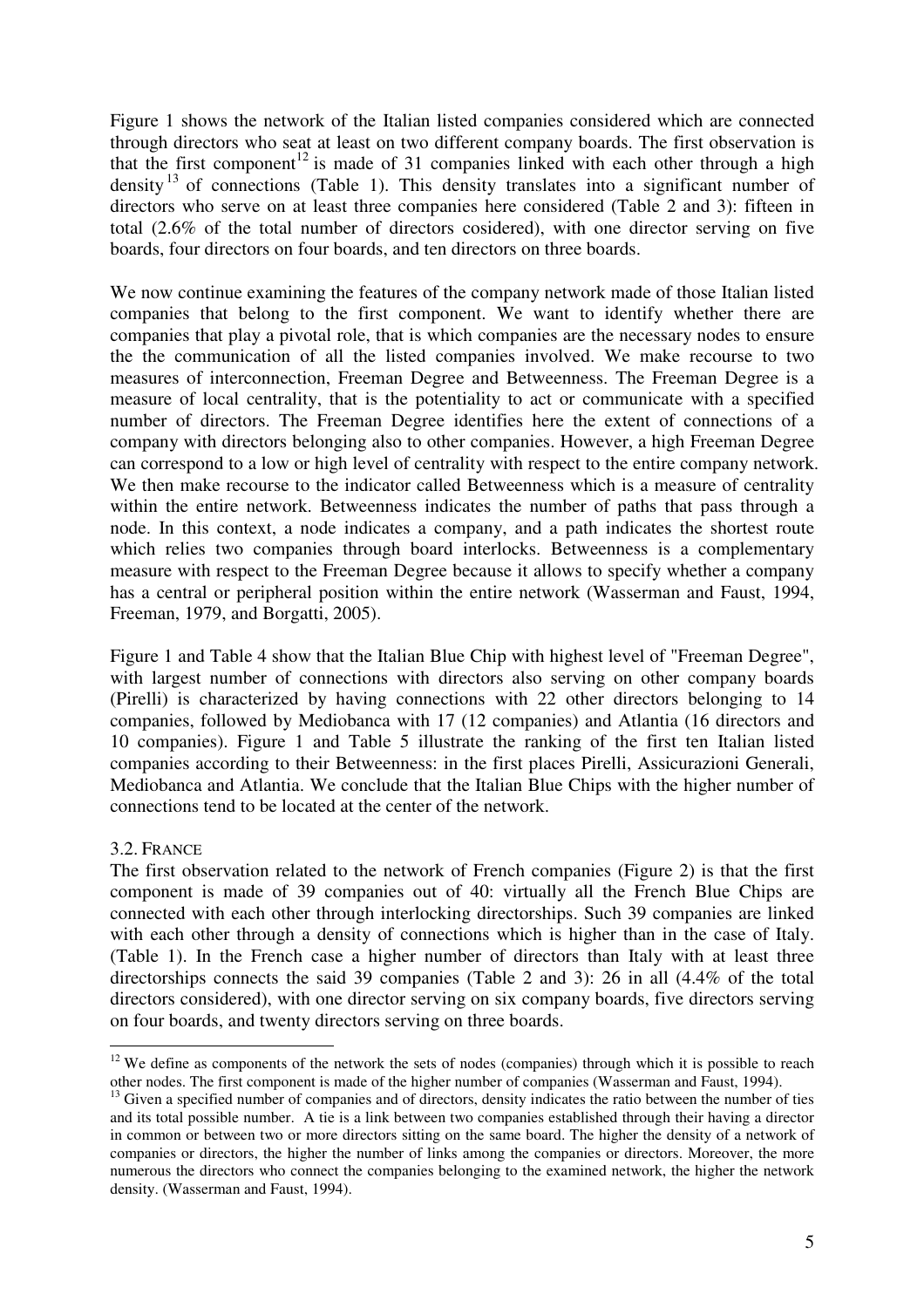Moving on to the centrality measures, figure 2 and Table 4 show that the companies with a higher Freeman Degree (Paribas, Accor, Total) have a number of links to other directors similar to those of the main Italian Blue Chips (but a higher number of companies linked through a lower number of interlocked directors). Figure 2 and Table 5 indicate that, as in the case of Italy, companies with a higher "Freeman Degree" also tend to be those who are at the center of the network, which also takes in this case a centralized form.

## 3.3. GERMANY

In the case of the network of German companies (Figure 3) the first component is made of 38 companies out of the 39 examined: even in this case, as for France, virtually all the German Blue Chips are connected with each other through interlocking directorships. However, such 38 companies are linked with each other through a density of connections which is higher than in the case of France, and almost double than Italy. (Table 1). In the German case we also have a high number of directors with at least three directorships connects the said 39 companies (Table 2 and 3): 23 in all (2.1% of the total directors considered), with six directors serving on four company boards, and seventeen serving on three boards.

As for the centrality measures, Figure 3 and Table 4 show that the companies with a higher Freeman Degree (E. On, Bayer,Allianz) have a number of links to other directors similar to those of the main Italian and French Blue Chips. Figure 3 and Table 5 indicate that, as in the case of Italy and France, companies with a higher "Freeman Degree" also tend to be those who are at the center of the network, which also takes in this case a centralized form.

# 3.4. THE UNITED KIMGDOM

The Network of the UK companies (Figure 4 and Table 1) is made of 26 companies connected in the first component, two companies making up the second, and 12 isolates. The first component is then made by a number of companies largely inferior compared to France, Germany and Italy, with also a much lower density, as also witnessed by the presence of just two directors with three directorships (Table 2 and 3).

Concerning centrality measures, Fig. 4 and the tab. 4 show that the UK Blue Chips have lower values of Freeman Degree than Italy, Germany and France (5 directors of other companies in the network connected with Centrica against 22 for Pirelli and 21 for Paribas). On the contrary (Table 5) the Betweenness of British companies in the national network tends to be higher for the three countries previously examined. This is due to the fact that fewer British Blue Chips have links with a smaller number of companies and directors from other companies and also to the shape of the British network which is much more elongated than the Italian, French and German network, with a much longer distance between the peripheral and the central companies of the network.

In the case of the first three countries any two companies are linked with a high degree of redundancy: this situazion makes each link less determinant in the maintenance of the network. On the contrary, the UK network is based on a limited number of links between a limited number of companies and so the companies with a central position assume a greater centrality (Betweenness) in the network. As a consequence the British network is characterized by the presence of many "cut-off points", links between companies whose disappearance would lead to the exclusion of one or more companies from the first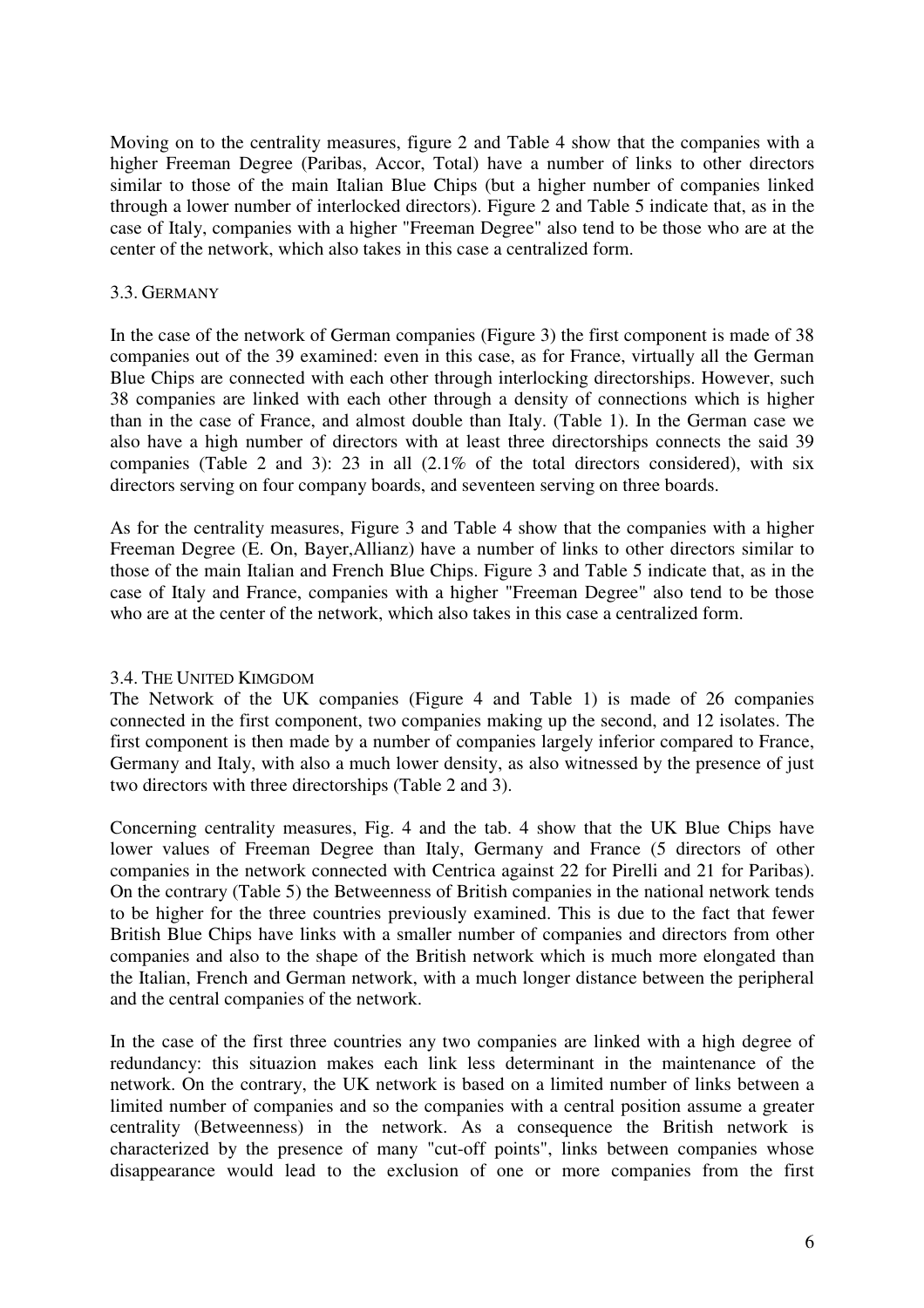component and increase the number of components of the network. In the Italian, French and German networks, cut-off points are a very small number (fig. 1-2-3).

# 3.5. THE UNITED STATES

The US network (Figure 5) is made for its first component of 35 companies out of the 40 examined, finding its place just behind France and Germany and ahead of Italy. However, such 35 companies are linked with each other through a density of connections which is much lower than the three mentioned countries and almost equivalent to the UK one (Table 1). The latter feature is reflected in the fact that in the US case we also have, just as with the UK, just two directors serving on three boards.

As for the centrality measures, Figure 5 and Table 4 show that the companies with a higher Freeman Degree (General Electric, UTC) have a low number of links to other directors, close to the UK case. However, Figure 5 and Table 5 show that taking Betweenness into account the US feature close to France, Germany and Italy rather than the UK, with companies with a higher "Freeman Degree" which also tend to be those who are at the center of the network, which also takes in this case a centralized form.

# 4. CONCLUSION

The purpose of this paper was to contribute to the literature on director interlocks by illustrating and analysing the interlocking directorships among the Italian, French, German, UK and US listed Blue Chips. Theoretical contributions identify (besides the interest for directors to expand their social relationships) two possible explanations for interlocking directorships, on the one hand collusion between operators in the same market or in general among companies that have business relations with each other and on the other giving creditors access to information on their debtors' management.

We proceeded by first considering the features of the companies connected to each other in each country and then moved on to compare the country networks according to Freeman Degree (a measure of local centrality, that is the potentiality to act or communicate with a specified number of directors) and Betweenness (which allows to specify whether a company has a central or peripheral position within the entire network).

The comparison of the five countries considered shows that two national models stand out. On the one hand a model made of a high number of companies linked to each other through a small number of shared directors who serve on several company boards at the time (France, Germany, and Italy). On the other hand, in the UK much fewer companies are connected to each other essentially through directors who have no more than two board positions at the time.

A case in between is represented by the US, where a high number of companies are connected to each other just like Germany, France, and Italy. However, just like the UK, such connections are made through directors who tend to have just two board positions at the time, a sign that, differently from Italy, Germany, and France, the UK and US networks might not be functional to systemic collusion.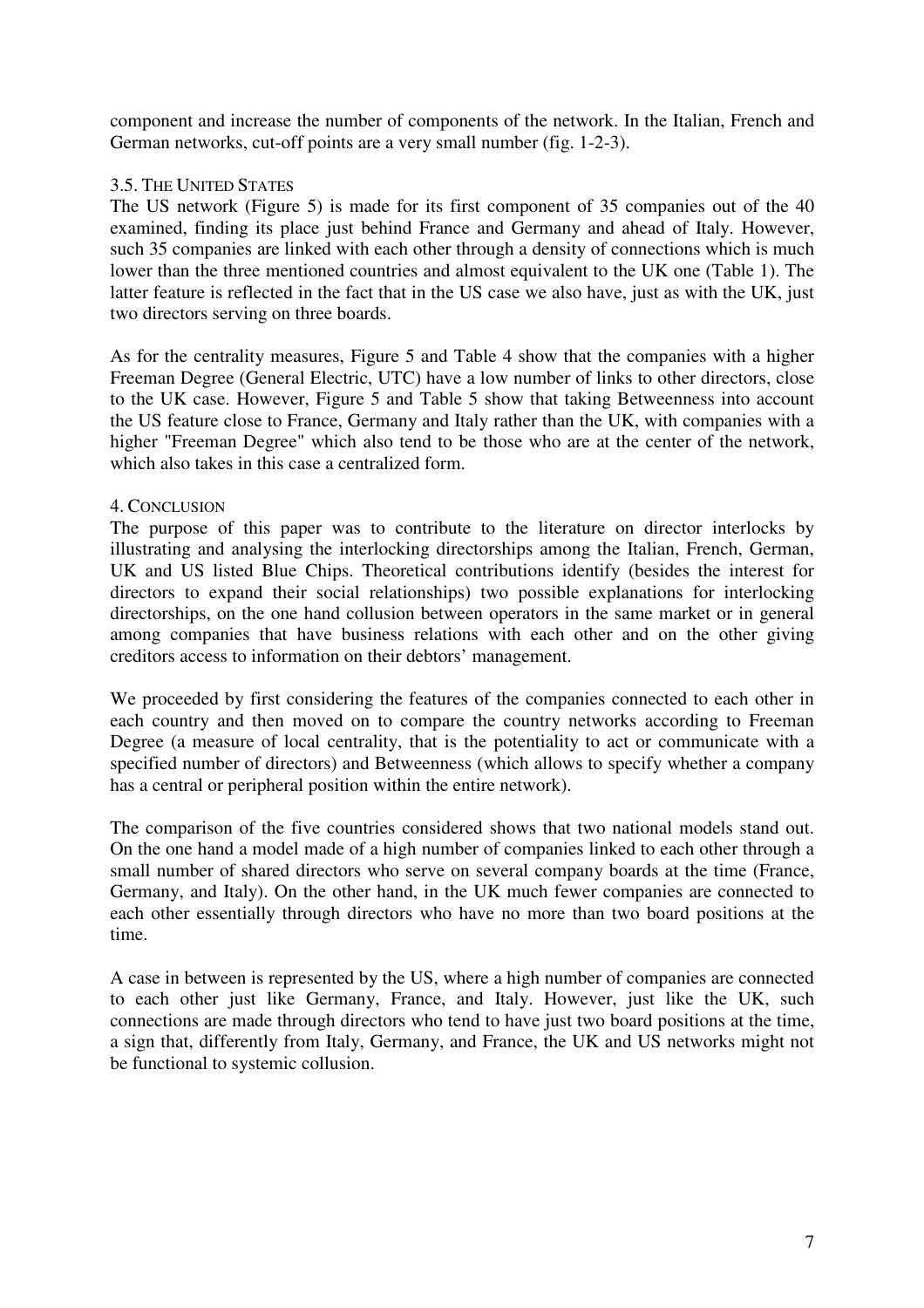#### **REFERENCES**

Barabasi, A. (2002). *Linked, Perseus Publishing*, Cambridge, MA.

- Barucci, E. (2006). *Mercato dei capitali e corporate governance in Italia*. Carocci editore
- Bertoni, F. and P.A. Randone (2006). *The Small-World of Italian Finance: Ownership Interconnections and Board Interlocks Amongst Italian Listed Companies*, available at http://ssrn.com/abstract=917587
- Bianchi, M., M. Bianco, S. Giacomelli, A. M. Pacces, and S. Trento (2005). *Proprietà e controllo delle imprese in Italia*, Bologna, Il Mulino.
- Borgatti, S.P. (2005). Centrality and network flow. Social Networks, 27(1), 55-71.
- Borgatti, S.P., Everett, M.G. and Freeman, L.C. (2002). *Ucinet for Windows: Software for Social Network Analysis,* Harvard, MA: Analytic Technologies.
- Bunting, D. (1976). *Corporate Interlocking, part III Interlocks and Return on Investment, Directors & Boards*, vol. 1, p. 4–11.
- Burt, R.S. (1983). *Corporate Profits and Cooptation*, Academic Press, New York.
- Chabi, S. and J. Maati (2005). *Le petit monde du CAC 40*, La revue du financier, vol. 153, p. 45-62.
- Ciocca, P. (2007). *Ricchi per sempre? Una storia economica d'Italia (1796-2005)*, Torino, Bollati-Boringhieri.
- Cotter, J., A. Shivdasani, and M. Zenner (1997). *Do Independent Directors Enhance Target Shareholder Wealth During Tender Offers?*, Journal of Financial Economics, vol. 43, p. 195– 218.
- Davis, G. F. (1991). *Agents Without Principles? The Spread of the Poison Pill Through the Intercorporate Network*, Administrative Science Quarterly, vol. 36, p. 583–613.
- De Nooy, W. Mrvar, A. and Batagelj, V. (2005). *Exploratory Social Network Analysis with Pajek*. New York: Cambridge University Press.
- Dooley, P. C. (1969). *The Interlocking Directorate*, American Economic Review, vol. 59, p. 314–323.
- Elouaer S. (2006) *Boardroom Networks Among French Companies: 1996 and 2005*, mimeo.
- Enriques, L. and M. Volpin (2007). *Corporate Governance Reforms in Continental Europe,* Journal of Economic Perspectives, Vol. 21, No. 1, pp. 117-140, Winter 2007
- Ferris, S. P., M. Jagannathan, and A. Pritchard (2003). *Too Busy to Mind the Business? Monitoring by Directors with Multiple Board Appointments*, Journal of Finance, vol. 58, 1087–1111.
- Fich E. M. and L. J. White (2005). *Why Do CEOs Reciprocally Sit on Each Other's Boards?*, Journal of Corporate Finance, vol. 11, p. 175–195.
- Fich, E. M. and A. Shivdasani (2006). *Are Busy Boards Effective Monitors?*, Journal of Finance, vol. 61, p. 689–724.
- Fich, E.M. and L.J. White (2003). *CEO Compensation and Turnover: the Effects of Mutually Interlocked Boards,* Wake Forest Law Review, vol. 38, p. 935– 959.
- Fligstein, N. and P. Brantley (1992). *Bank Control, Owner Control, or Organizational Dynamics: Who controls the large modern corporation?*, American Journal of Sociology, 98, 280–307.
- Freeman, L.C. (1979). Centrality in networks: I. Conceptual clarification. Social Networks 1, 215–239.
- Hanneman, R. A. and M. Riddle (2005). *Introduction to Social Network Methods*. Riverside, CA: University of California, Riverside http://faculty.ucr.edu/~hanneman/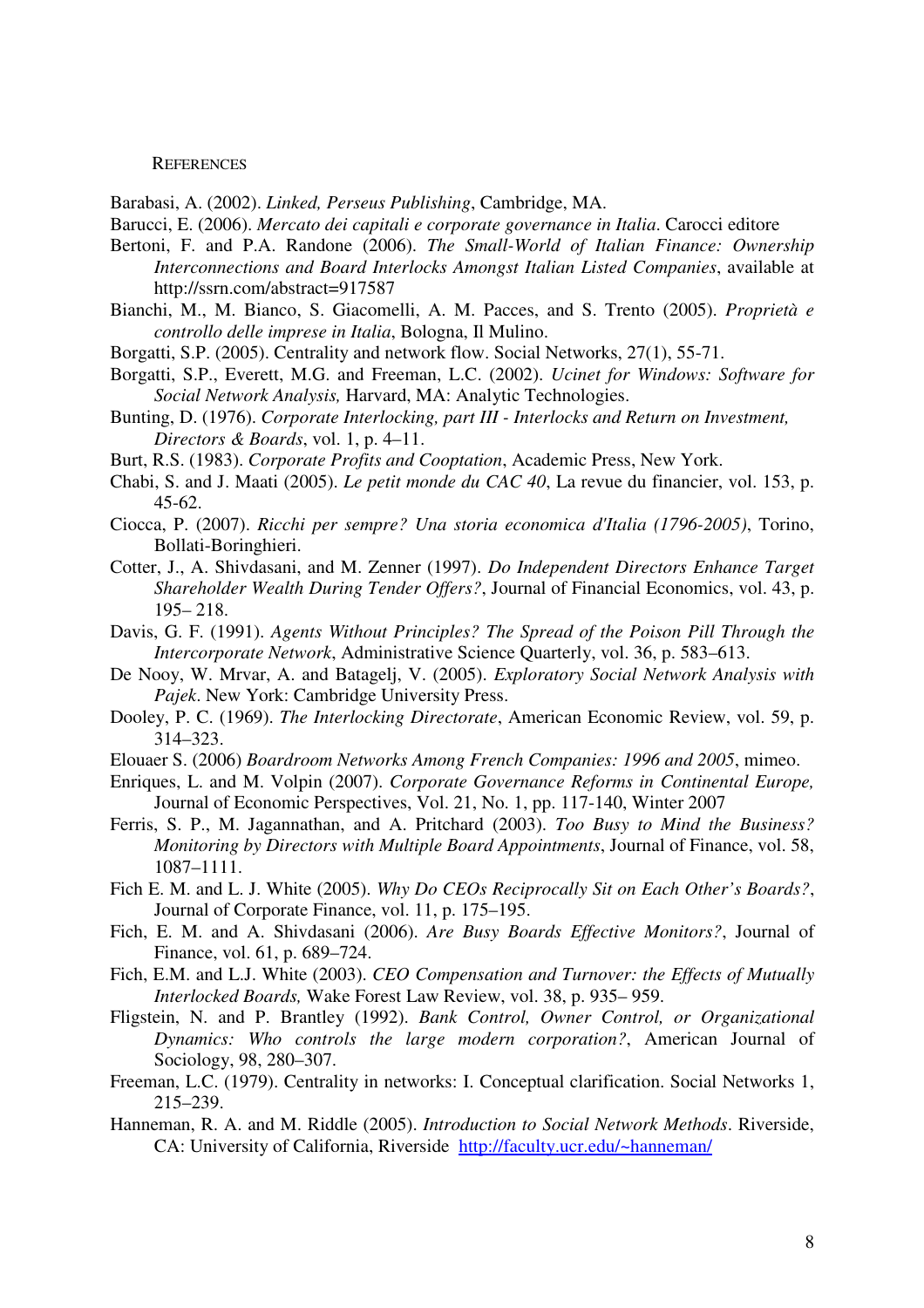- Maati J. (2007). *Les administrateur europeens du FTSEurofirst 100 constituent-t-ils un petit monde?* Working paper.
- Mac Canna L., N. Brennan and O'Higgins (1998). *National Networks of Corporate Power: An Irish Perspective*, Journal of Management and Governance Volume 2, Number 4, 1998 , pp. 357-379(23)
- Mariolis, P. (1975). *Interlocking Directorates and Control of Corporations: the Theory of Bank Control.* Soc. Sci. Q. 56:425–39
- Mizruchi, M.S. (1992). *The Structure of CorporatePolitical Action*. Cambridge: Harvard Univ. Press
- Mizruchi, M.S. (1996). *What Do Interlocks Do? An Analysis, Critique, and Assessment of Research on Interlocking Directorates*, Annual Review of Sociology, 22, 271–298.
- Mizruchi M.S., and L.B. Stearns (1988). *A Longitudinal Study of the Formation of Interlocking Directorates,* Administrative Science Quarterly 33, pp.194-210.
- Mizruchi, M. S. and L. B. Stearns (1994). *A Longitudinal Study of Borrowing by Large American Corporations*, Administrative Science Quarterly, 39, 118–140.
- Palmer D.A., P.D. Jennings, and X. Zhou (1993). Late Adoption of the Multidivisional Form by Large US Corporations: Institutional, political and economic accounts." Administrative Science Quarterly, 38: 100-131.
- Pennings, J. M. (1980). *Interlocking Directorates*, Jossey-Bass, San Francisco
- Pfeffer, J. E G.R. Salancik (1978). *The External Control of Organizations: A Resource Dependence Perspective. New York, NY, Harper and Row.*
- Pfeffer, J. (1972). *Size and Composition of Corporate Boards of Directors: the Organization and its Environment*, Admin. Sci. Q. 17:218–28
- Phan, P. H., S. H. Lee, and S. C. Lau (2003). *The Performance Impact of Interlocking Directorates: The Case of Singapore*, Journal of Managerial Issues, 15, 338–352.
- Rinaldi, A. (2004). *Business Elites in Italy: 1913-1972*, paper prepared for "Business and Society: the 2004 Conference of the Association of Business Historians", Nottingham, 25-26 June.
- Rinaldi, A., and M. Vasta (2005). *The Structure of Italian Capitalism, 1952-1972: New Evidence Using the Interlocking Directorates Technique*, Financial History Review, 12.2, 2005, pp. 173-198.
- Santella, P., C. Drago, and A. Polo (2007). *The Italian Chamber of Lords Sits on Listed Company Boards: An Empirical Analysis of Italian Listed Company Boards from 1998 to 2006*, available at: http://papers.ssrn.com/sol3/papers.cfm?abstract\_id=1027947
- Selznick, P. (1949). *TVA and the Grass Roots.* New York: Harper & Row
- Selznick, P. (1957). *Leadership in Administration.* New York: Harper & Row
- Stokman, F.N. and F.W. Wasseur (1985). *National Networks in 1976: A Structural Comparison*, in F.N. Stokman, R. Ziegler e J. Scott (eds.), Networks of Corporate Power: A Comparative Analysis of Ten Countries, Cambridge, U.K.: Polity Press, 1986, pp. 20–44.
- Useem, M. (1984). *The Inner Circle*. New York: Oxford Univ. Press
- Wasserman, S. and K. Faust (1994). *Social Network Analysis.* Cambridge: Cambridge University Press.
- Yeo, H-J, C. Pochet and A. Alcouffe (2003), CEO Reciprocal Interlocks in French Corporations Journal of Management and Governance 7: 87–108, 2003.
- Zajac, E.J. (1988). *Interlocking Directorates as an Interorganizational Strategy*. Acad. Manage. *J.* 31:428–38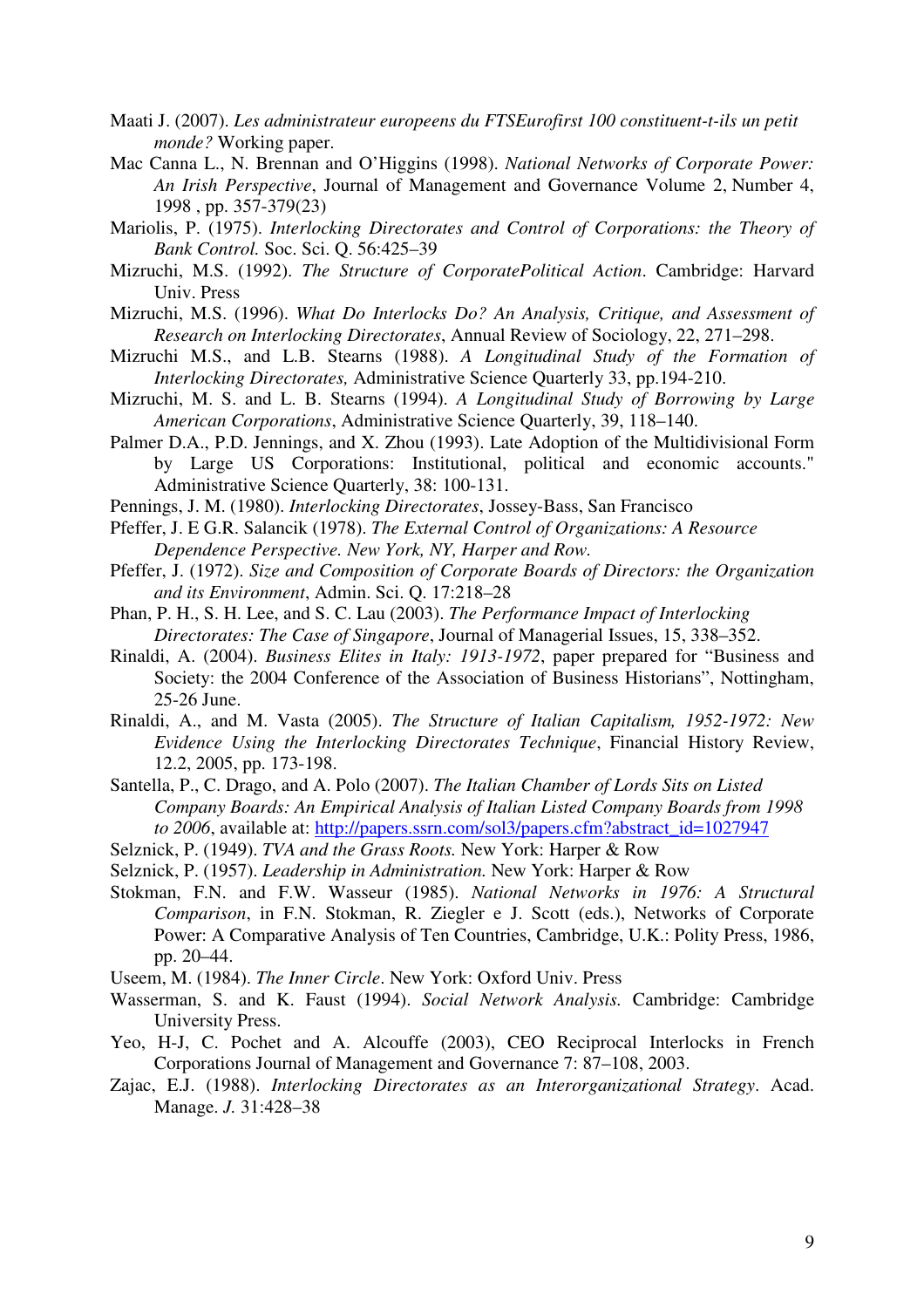### **Table 1. Country networks: descriptive statistics**

| Country network | Components | N. of companies    | N. of isolates | Density |
|-----------------|------------|--------------------|----------------|---------|
|                 |            | In first component |                |         |
| Italy           |            | ЭI                 |                | 0.1039  |
| France          |            | 39                 |                | 0.1551  |
| UK              | 14         | 26                 | 12             | 0.041   |
| Germany         |            | 38                 |                | 0.1984  |
| <b>US</b>       |            | 35                 |                | 0.0564  |

### **Table 2. Board directorships in the countries considered**

| <b>US</b>      | Total          | Rel. freq.   | Cum. freq.   | France         | Total            | Rel. freq.       | Cum. freq.   |
|----------------|----------------|--------------|--------------|----------------|------------------|------------------|--------------|
| 1              | 448            | 0.916        | 1            | 1              | 413              | 0.694            | $\mathbf{1}$ |
| $\overline{2}$ | 39             | 0.079        | 0.084        | $\overline{2}$ | 48               | 0.081            | 0.125        |
| 3              | $\sqrt{2}$     | 0.004        | 0.004        | $\overline{3}$ | 20               | 0.034            | 0.044        |
|                |                |              |              | 4              | 5                | $0.008\,$        | 0.01         |
|                |                |              |              | 5              | $\boldsymbol{0}$ | $\boldsymbol{0}$ | 0.002        |
|                |                |              |              | 6              | $\mathbf{1}$     | 0.002            | 0.002        |
| Total          | 489            | 1            |              | Total          | 595              | 1                |              |
|                |                |              |              |                |                  |                  |              |
| Italy          | Total          | Rel. freq.   | Cum. freq.   | <b>UK</b>      | Total            | Rel. freq.       | Cum. freq.   |
| $\mathbf{1}$   | 428            | 0.744        | $\mathbf{1}$ | $\mathbf{1}$   | 457              | 0.887            | $\mathbf{1}$ |
| $\overline{2}$ | 48             | 0.083        | 0.109        | $\overline{2}$ | 26               | 0.05             | 0.054        |
| $\overline{3}$ | $10\,$         | 0.017        | 0.026        | $\overline{3}$ | $\overline{2}$   | 0.004            | 0.004        |
| $\overline{4}$ | $\overline{4}$ | 0.007        | 0.009        | 4              | $\boldsymbol{0}$ | $\overline{0}$   |              |
| $\overline{5}$ | $\mathbf{1}$   | 0.002        | 0.002        | $\overline{5}$ | $\boldsymbol{0}$ | $\mathbf{0}$     |              |
| Total          | 575            | $\mathbf{1}$ |              | Total          | 515              | $\mathbf{1}$     |              |
|                |                |              |              |                |                  |                  |              |
| Germany        | Total          | Rel. freq.   | Cum. freq.   |                |                  |                  |              |
| $\mathbf{1}$   | 713            | 0.895        | $\mathbf{1}$ |                |                  |                  |              |
| $\overline{2}$ | 60             | 0.075        | 0.105        |                |                  |                  |              |
| 3              | 17             | 0.021        | 0.03         |                |                  |                  |              |
| $\overline{4}$ | 6              | $0.007\,$    | $0.007\,$    |                |                  |                  |              |
|                |                |              |              |                |                  |                  |              |
|                |                |              |              |                |                  |                  |              |
| Total          | 796            | $\mathbf{1}$ |              |                |                  |                  |              |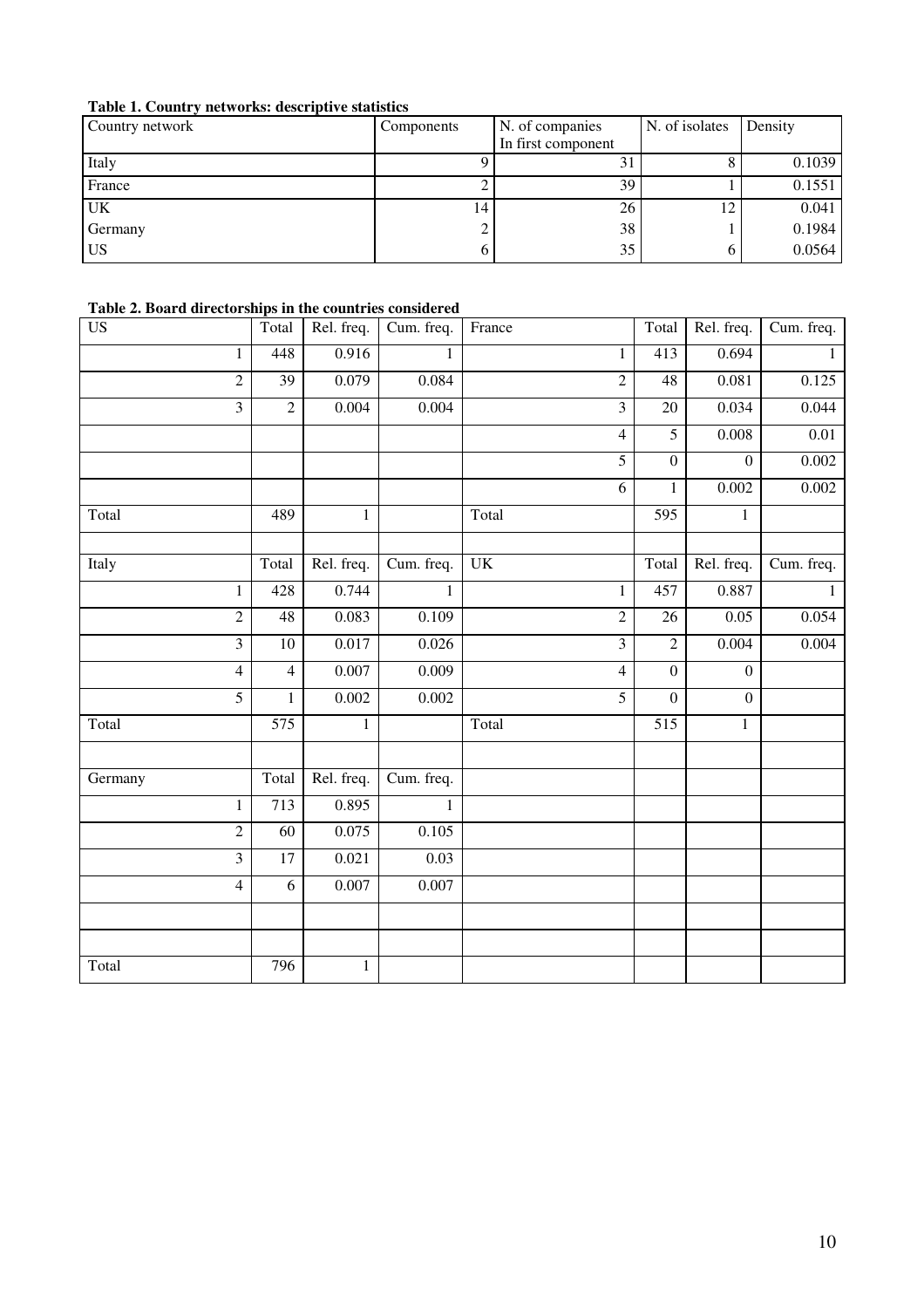**Table 3. Number of directorships by country** 

| <b>France</b> |                 |               | <b>Italy</b> |                 |               | UK |                 |  |               |
|---------------|-----------------|---------------|--------------|-----------------|---------------|----|-----------------|--|---------------|
|               | N. of directors | directorships |              | N. of directors | directorships |    | N. of directors |  | directorships |
|               |                 | h             |              |                 |               |    | っ               |  | 3             |
|               | 5               | 4             |              | 4               | 4             |    | 26              |  | 2             |
|               | 20              | 3             |              | 10              | 3             |    |                 |  |               |
|               |                 |               |              |                 |               |    |                 |  |               |
|               | <b>US</b>       |               |              | Germany         |               |    |                 |  |               |
|               | $\overline{2}$  | 3             |              | 6               | 4             |    |                 |  |               |
|               | 39              | ◠             |              | 17              | 3             |    |                 |  |               |
|               | 448             |               |              | 60              | ◠             |    |                 |  |               |
|               |                 |               |              |                 |               |    |                 |  |               |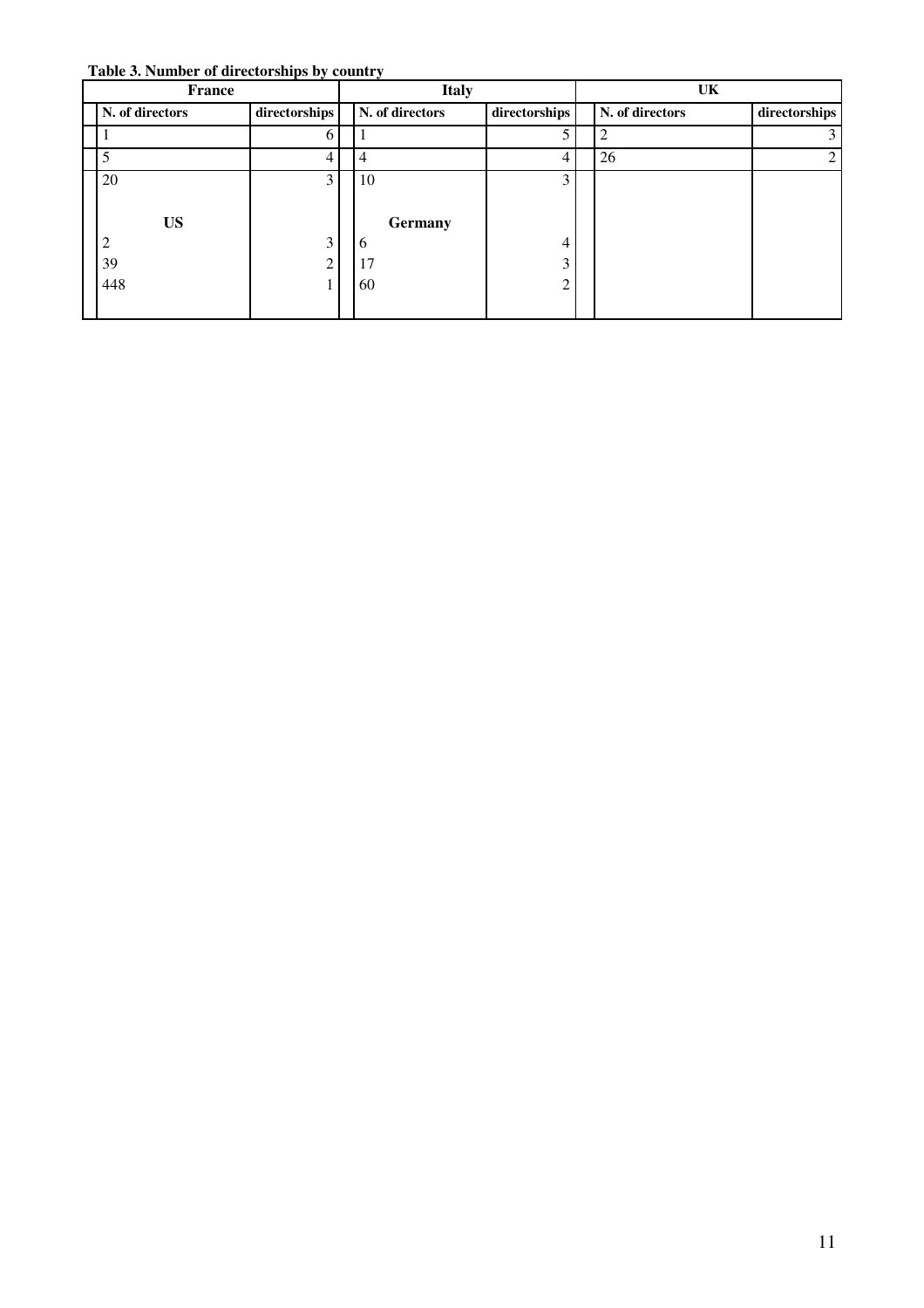| 1 ab. 4 Freeman Degree            |                   |                           |                         |
|-----------------------------------|-------------------|---------------------------|-------------------------|
| <b>US</b>                         |                   | Francia CAC 40            |                         |
| General Electric                  | 7(7)              | <b>Bnp Paribas</b>        | 21(16)                  |
| <b>UTC</b>                        | $\overline{5(5)}$ | Accor                     | 17(15)                  |
| <b>IBM</b>                        | 4(4)              | Total                     | 16(11)                  |
| Anheuser-Busch                    | 4(3)              | Saint-Gobain              | 15                      |
| <b>AIG</b>                        | 4(4)              | Axa                       | 14                      |
| <b>JPMorgan</b>                   | 4(4)              | Lafarge                   | 14                      |
| Wells Fargo                       | 4(4)              | Suez                      | 13                      |
| Medtronic                         | 4(3)              | Lagardere                 | 13                      |
|                                   |                   | Veolia                    | 12                      |
|                                   |                   | Sanofi Aventis            | 11                      |
|                                   |                   | Oreal                     | 11                      |
| Italia S&P MIB 40                 |                   | <b>Gran Bretagna FTSE</b> |                         |
| Pirelli & C. Spa                  | 22(14)            | Centrica                  | 5(5)                    |
| Mediobanca Spa                    | 17(12)            | Rolls-Royce               | 4(4)                    |
| Atlantia Spa                      | 16(10)            | Cadbury Schweppes         | 4(4)                    |
| Assicurazioni Generali Spa        | 14                | <b>Bt Group</b>           | $\mathfrak{Z}$          |
| Italcementi Spa Fabbriche Riunite | 14                | Bhp                       | $\overline{3}$          |
| Cemento                           |                   |                           |                         |
| Telecom Italia Spa                | 12                | Royal Dutch Shell         | $\mathfrak{Z}$          |
| Mediaset Spa                      | $\overline{12}$   | Xstrata                   | $\overline{3}$          |
| Alleanza Assicurazioni Spa        | 11                | Vodafone                  | $\overline{3}$          |
| Autogrill Spa                     | 11                | Reuters                   | $\overline{\mathbf{3}}$ |
| Intesa Sanpaolo Spa               | 9                 | <b>Bae Systems</b>        | $\overline{3}$          |
| Luxottica Group Spa               | 9                 | <b>Bp</b>                 | $\overline{3}$          |
| Arnoldo Mondatori Editore Spa     | 9                 |                           |                         |
| <b>Germany</b>                    |                   |                           |                         |
| E. On                             | 19                |                           |                         |
| <b>Bayer</b>                      | 18                |                           |                         |
| Allianz                           | 17                |                           |                         |
| Deutsche Bank                     | 15                |                           |                         |
| Lufthansa                         | 15                |                           |                         |
| ThyssenKrupp                      | 14                |                           |                         |
| Linde                             | $\overline{13}$   |                           |                         |
| Daimler                           | 13                |                           |                         |
| Munich RE                         | 12                |                           |                         |
| <b>BMW</b>                        | $10\,$            |                           |                         |
| Deutsche Telekom                  | $10\,$            |                           |                         |

#### **Tab. 4 Freeman Degree**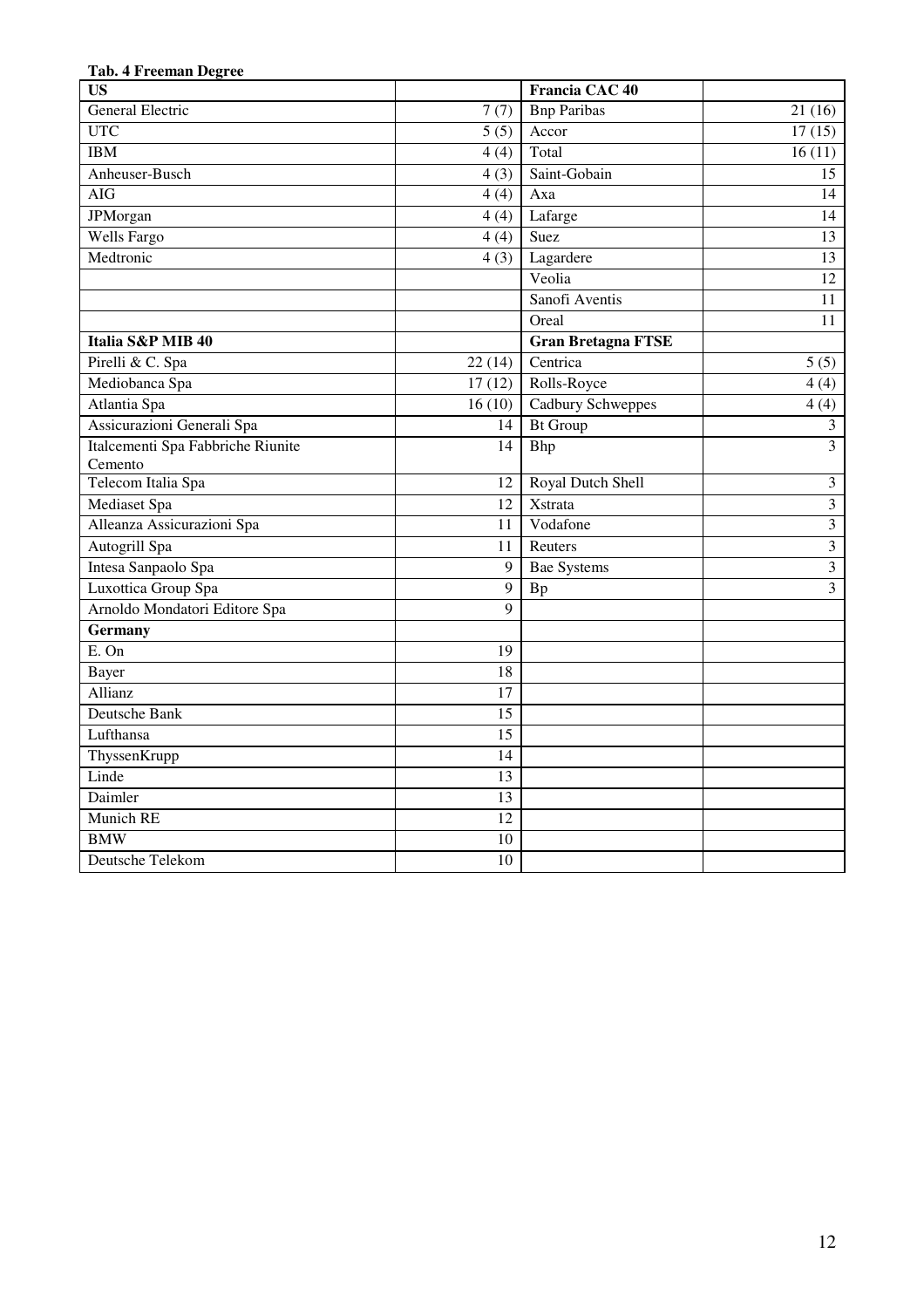# **Tab. 5 Normalized Betweenness Centrality**

| <b>US</b>                                 |        | Francia Cac 40                  |        |
|-------------------------------------------|--------|---------------------------------|--------|
| <b>General Electric</b>                   | 20.524 | <b>Bnp Paribas</b>              | 16.47  |
| <b>AIG</b>                                | 18.444 | Accor                           | 10.99  |
| <b>UTC</b>                                | 17.072 | Air Liquide                     | 10.97  |
| Wells Fargo                               | 17.038 | Lagardere                       | 10.184 |
| <b>Walt Disney</b>                        | 12.877 | Eads                            | 10.048 |
| JPMorgan                                  | 12.427 | Sanofi Aventis                  | 8.405  |
| P&G                                       | 11.842 | Oreal                           | 5.915  |
| Eli Lilly                                 | 11.550 | Axa                             | 5.501  |
| <b>IBM</b>                                | 11.269 | <b>France Telecom</b>           | 5.369  |
| Anheuser-Busch                            | 10.493 | Total                           | 5.337  |
| Italia S&P Mib 40                         |        | <b>Gb</b> Ftse                  |        |
| Pirelli & C. Spa                          | 13.893 | Rolls-Royce                     | 18.668 |
| Assicurazioni Generali Spa                | 12.296 | Royal Dutch Shell               | 16.262 |
| Mediobanca Spa                            | 8.846  | <b>Bt Group</b>                 | 15.61  |
| Atlantia Spa                              | 8.09   | Vodafone                        | 13.495 |
| Luxottica Group Spa                       | 7.002  | Centrica                        | 12.506 |
| Fondiaria - Sai Spa                       | 5.084  | Cadbury Schweppes               | 9.829  |
| Italcementi Spa Fabbriche Riunite Cemento | 4.388  | Bhp                             | 8.907  |
| Banca Monte Dei Paschi Di Siena Spa       | 4.125  | Reuters                         | 7.962  |
| Unicredito Italiano Spa                   | 4.125  | <b>British Sky Broadcasting</b> | 6.208  |
| Autogrill Spa                             | 4.072  | Rio Tinto                       | 6.208  |
| <b>Germany</b>                            |        |                                 |        |
| Allianz                                   | 15.635 |                                 |        |
| <b>Basf</b>                               | 15.074 |                                 |        |
| Lufthansa                                 | 10.222 |                                 |        |
| <b>Bayer</b>                              | 8.867  |                                 |        |
| E. On                                     | 8.647  |                                 |        |
| Linde                                     | 8.219  |                                 |        |
| Deutsche Bank                             | 7.132  |                                 |        |
| Commerzbank                               | 6.523  |                                 |        |
| ThyssenKrupp                              | 6.090  |                                 |        |
| Fresenius                                 | 5.360  |                                 |        |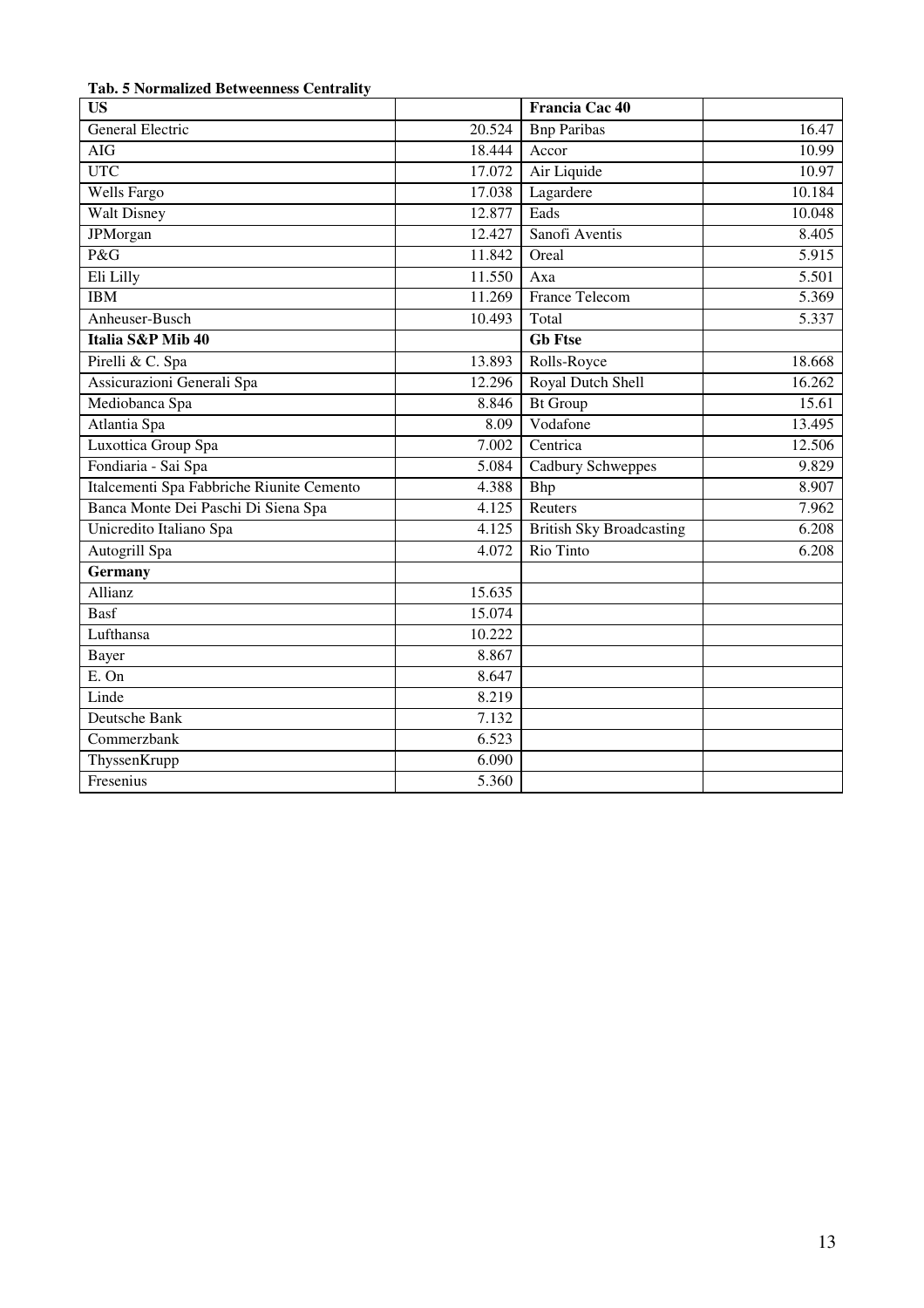#### **Figure 1. The Italian network.**

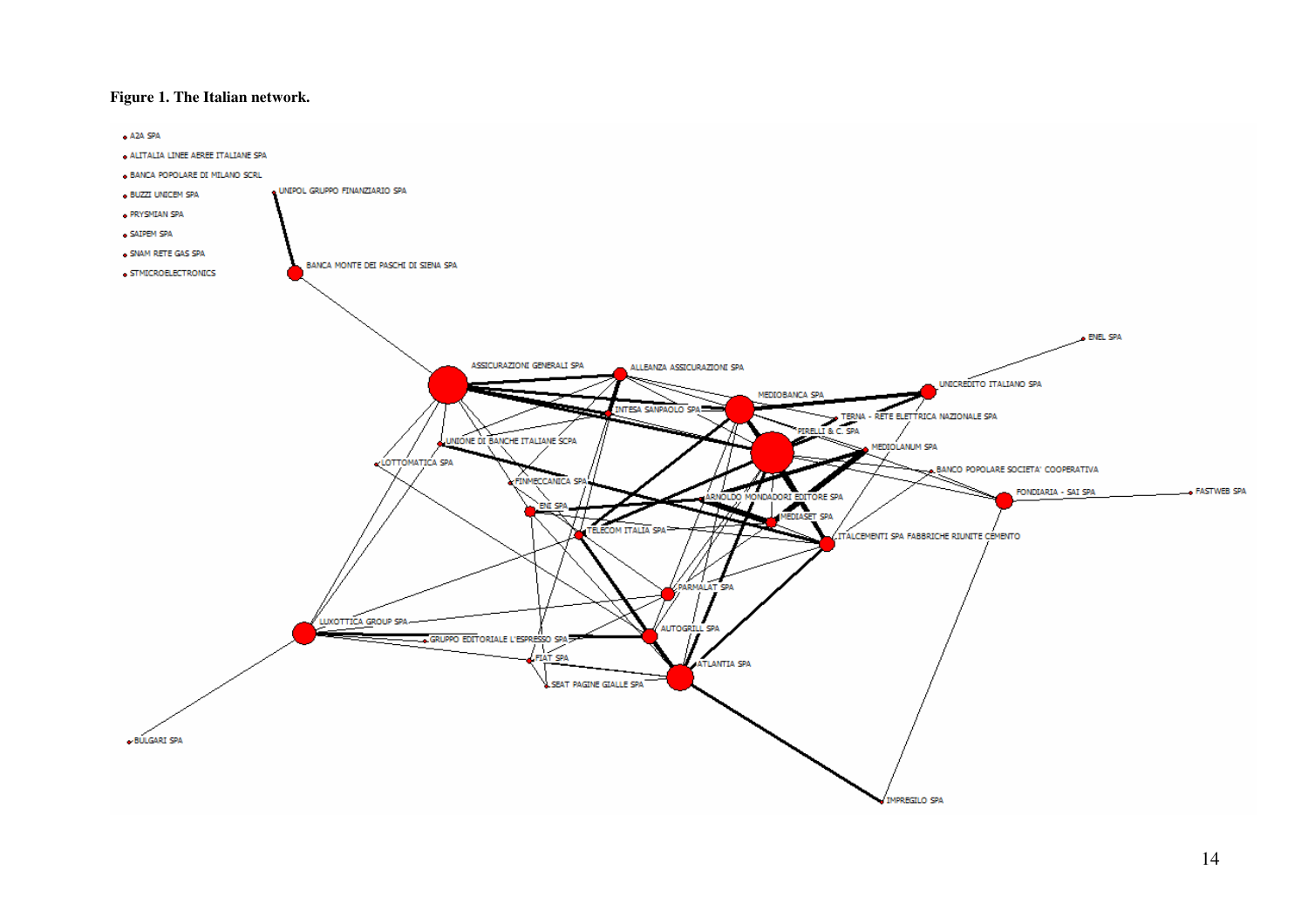#### **Figure 2. The French network.**

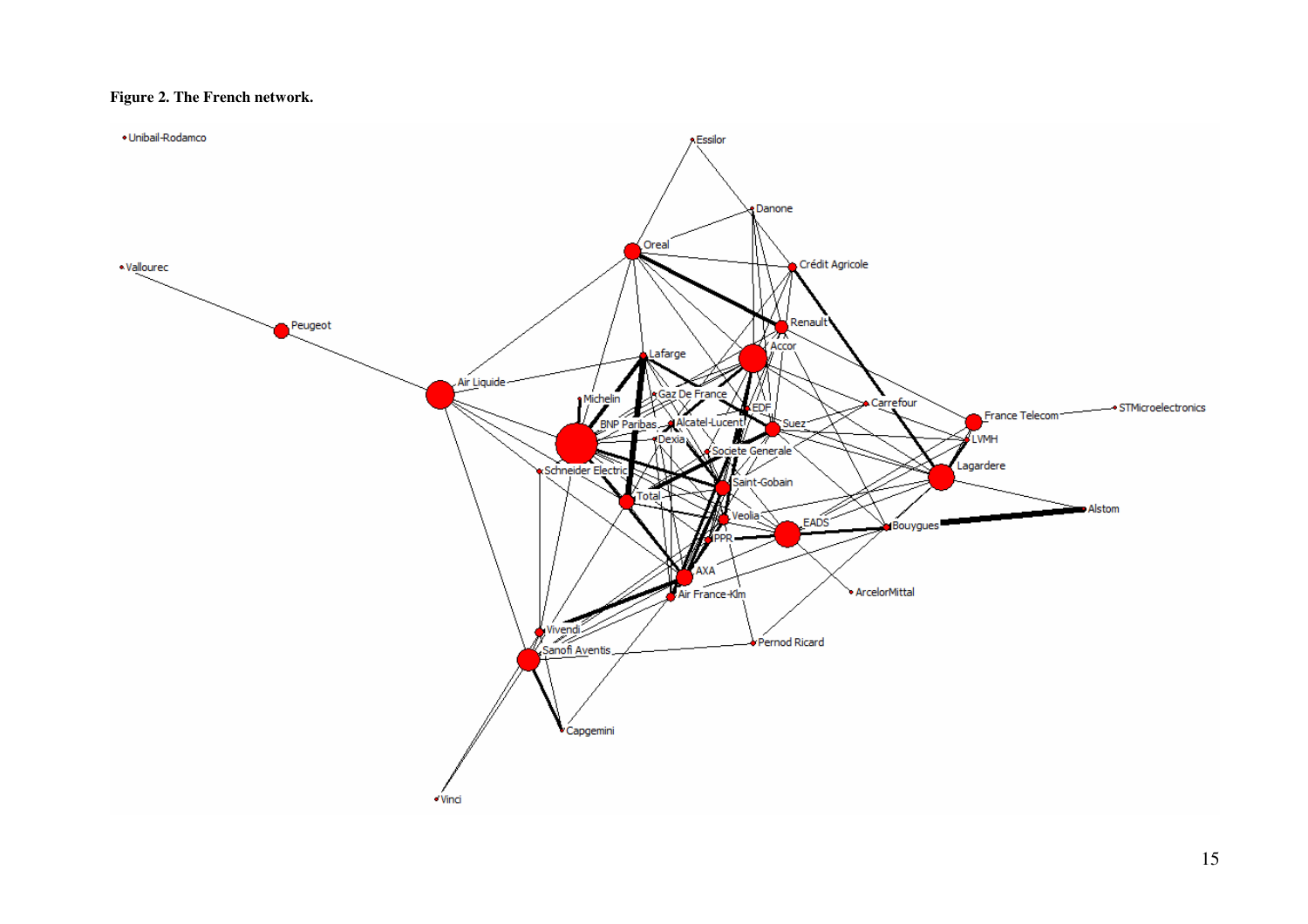

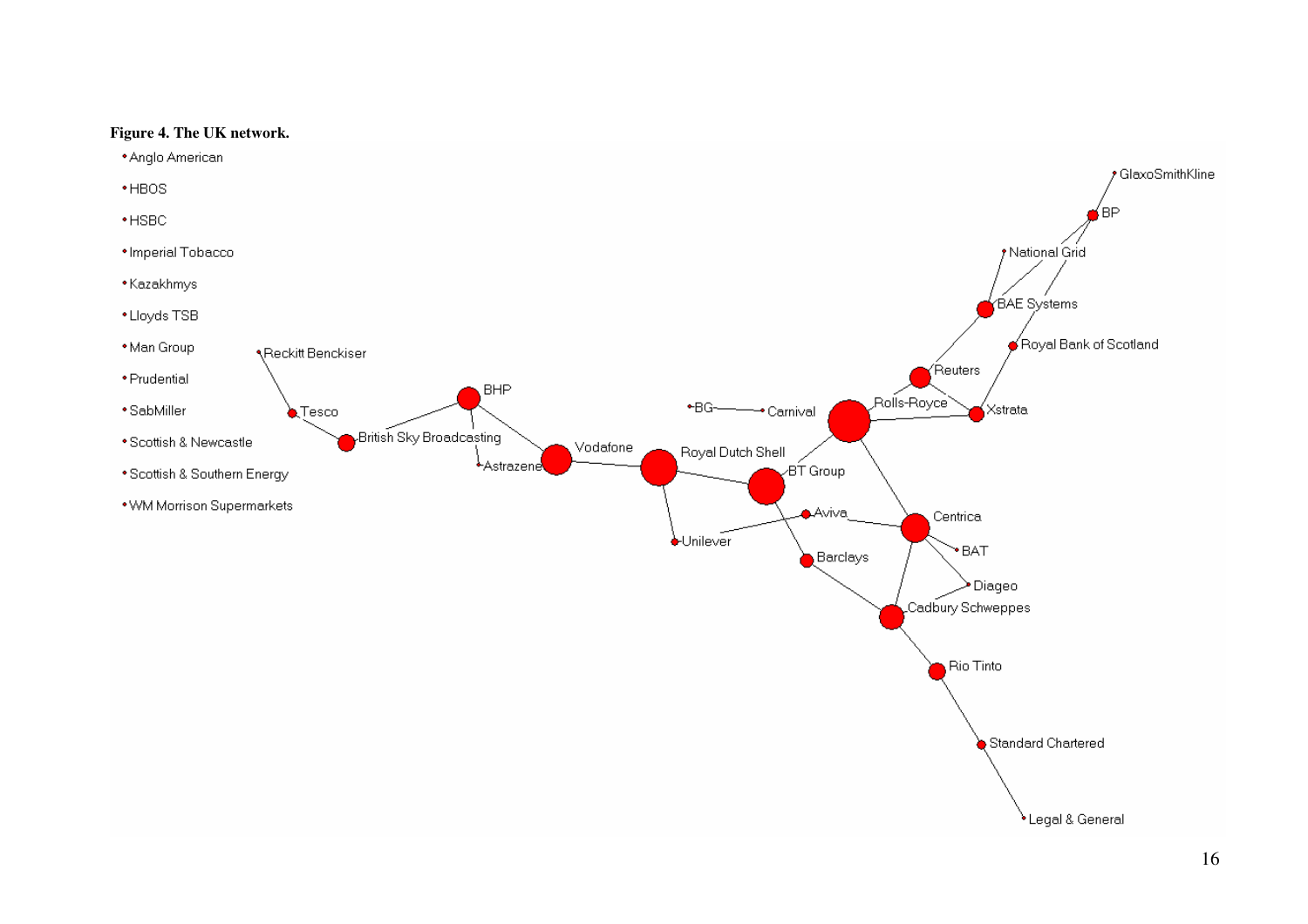### **Figure 3. The German network.**